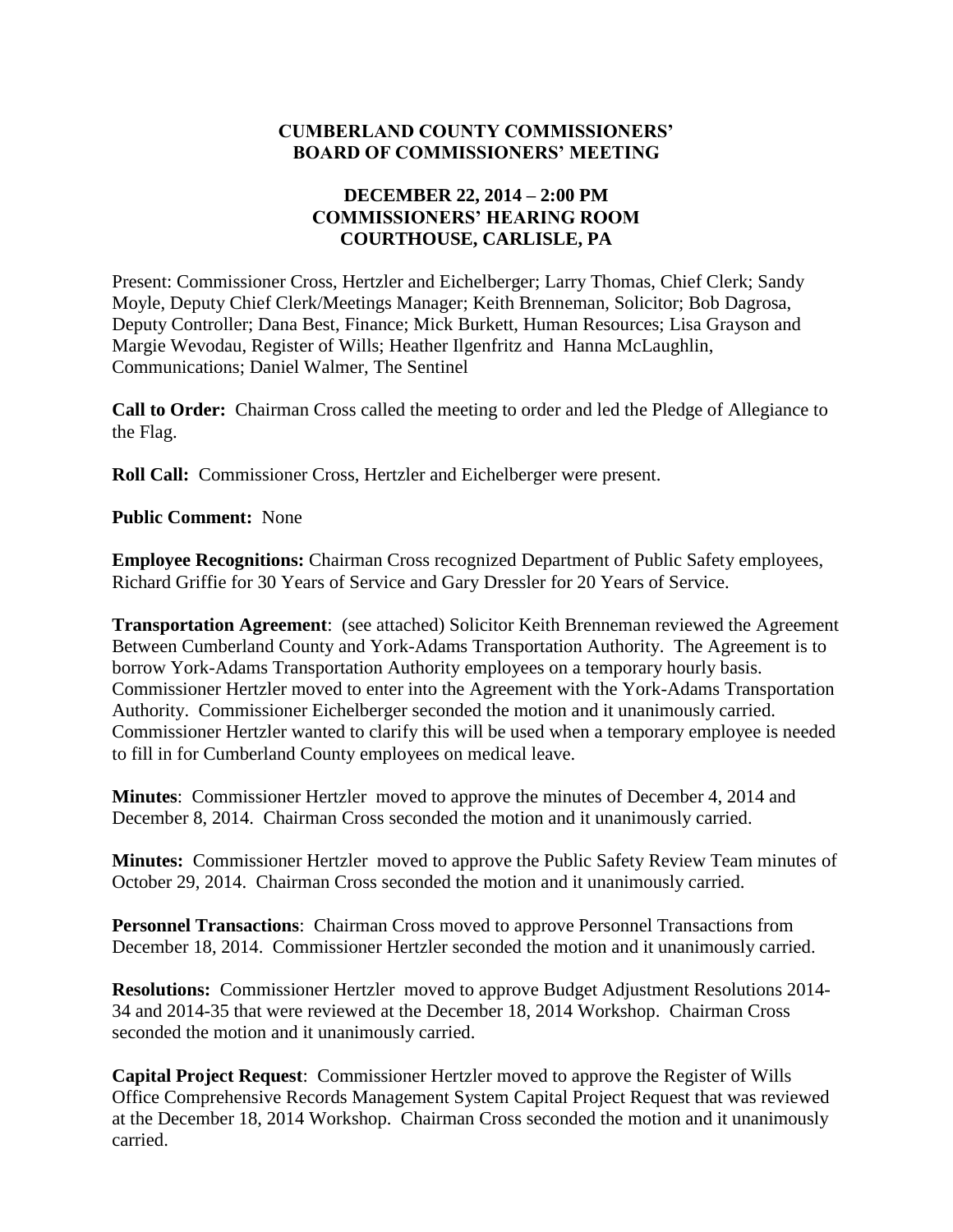**Contracts/Grants**: Chairman Cross moved to approve the following contracts and grants a., b.: Department of Veterans Affairs, Letort View Community Center, Wilmington Trust, and c. through i. that were reviewed at the December 18, 2014 Workshop. Commissioner Hertzler seconded the motion and it unanimously carried.

Chairman Cross moved to approve the Credit Application with Lamar to Promote Grand Opening of Rehab Unit. Commissioner Hertzler seconded the motion and carried with Commissioner Eichelberger voting No.

# a. **Children & Youth Services Agreements**

- Adelphoi Village, Inc.
- Cornell Abraxas Group, Inc.
- Diakon Child, Family and Community Ministries
- Drug & Alcohol Rehabilitation Services, Inc.
- Family Care Services, Inc.
- Youth Services Agency
- Edison Court, Inc.

# b. **Claremont Nursing & Rehab Center Agreements**

- Department of Veterans Affairs (Addendum)
- Credit Application with Lamar to Promote Grand Opening of Rehab Unit
- Letort View Community Center (Catering for Open House)
- Wilmington Trust (Trust Payment)
- c. **Conservation District Agreement**
	- AET Consulting, Inc.
- d. **ERP Agreement**
	- Kronos
- e. **Facilities Management Agreements**
	- AOPC Grant
- f. **IMTO Agreement** 
	- Appalachia Technologies, LLC

# g. **MH/IDD Agreements**

- FY 2014-2015 Early Intervention Agreements
	- $\triangleright$  Shannon Sweeney, PT
	- $\triangleright$  Aspirations LLC
- FY 2014-2015 Intellectual and Developmental Disabilities
	- $\triangleright$  Center for Independent Living of Central PA, Inc.
	- Lancaster County BH/DS
	- $\triangleright$  Franklin-Fulton Counties MH/ID/EI)
	- $\triangleright$  Alert Pharmacy, Inc.

### h. **Transportation Agreement**

- Keystone Autism Services, Inc.
- i. **Vector Control**
	- West Nile Virus Control Grant Program

# **Facilities Management Bid Projects Advertising:**

• Commissioner Hertzler moved to approve the Request to Authorize Advertising for Parking Lot and Driveway Paving and Line Painting at the Cumberland County Old Prison. Commissioner Eichelberger seconded the motion and it unanimously carried.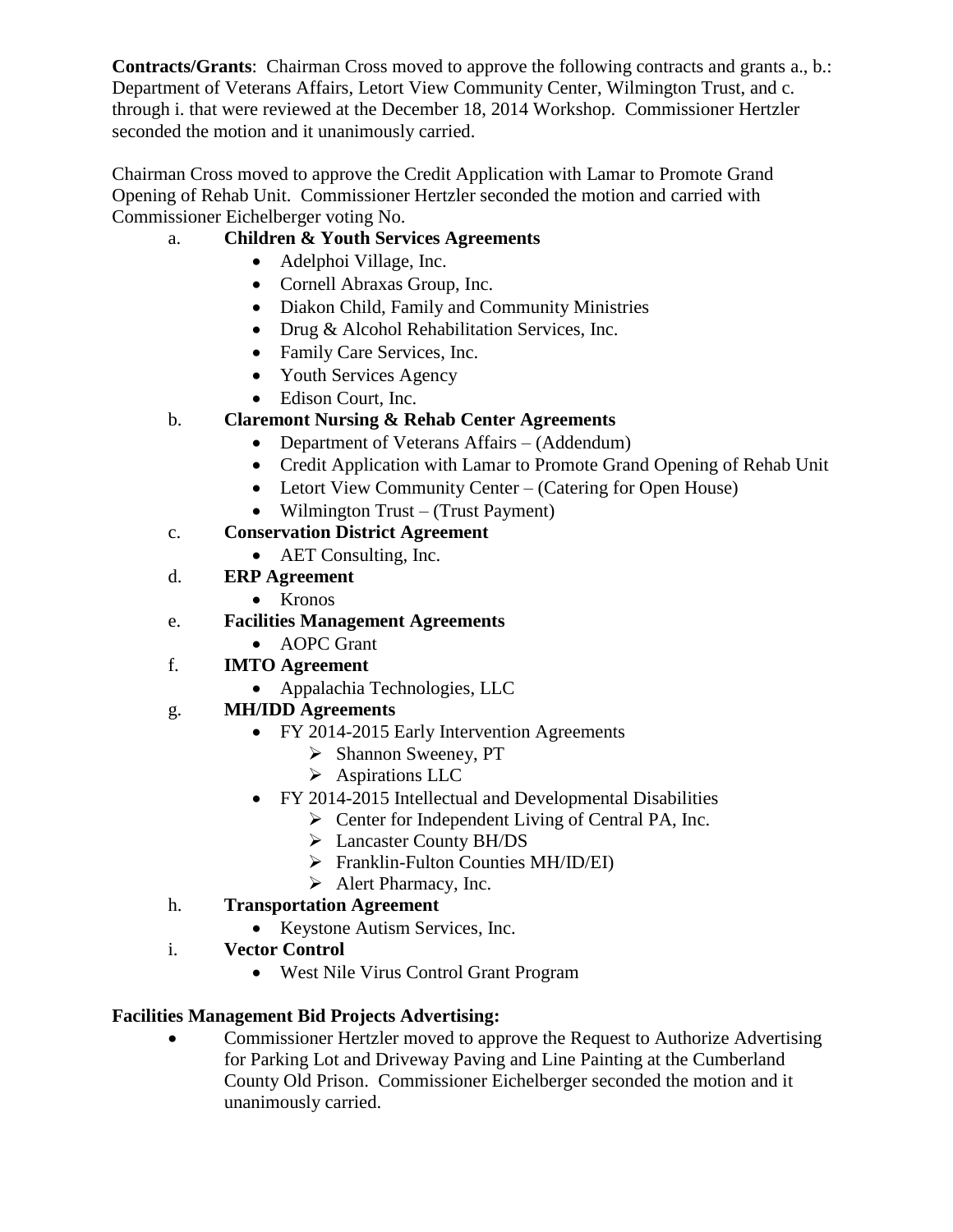• Commissioner Hertzler moved to approve the Request to Authorize Advertising for Parking Lot and Driveway Paving and Line Painting at the Cumberland County Ritner Property. Commissioner Eichelberger seconded the motion and it unanimously carried.

**Claremont Nursing and Rehabilitation Center Bid Advertising**: Commissioner Hertzler moved to approve the Request to Authorize Advertising for Bid Participation in the Purchase of Milk and Bread by Cumberland County Facilities. Commissioner Eichelberger seconded the motion and it unanimously carried.

**Bid Awards**: The following bid awards were reviewed at the December 18, 2014 Workshop.

- Commissioner Eichelberger moved to approve the Request to Award **M. Fellinger Company** the Contract to Participate as a Food Vendor for Non-Perishable Food for the Food Pantry. Commissioner Hertzler seconded the motion and it unanimously carried.
- Commissioner Hertzler moved to approve the Request to Award **Scheid Produce, Inc**. the Contract to Participate as a Food Vendor for Food at CNRC and Fresh Fruits and Vegetables for the Food Pantry. Commissioner Eichelberger seconded the motion and it unanimously carried.
- Commissioner Eichelberger moved to approve the Request to Award **Feesers, Inc**. the Contract to Participate as a Food Vendor for Food at CNRC. Commissioner Hertzler seconded the motion and it unanimously carried.
- Commissioner Hertzler moved to approve the Request to Award **Nardone Brothers Baking Company** the Contract to Participate as a Food Vendor For Food at CNRC. Commissioner Eichelberger seconded the motion and it unanimously carried.
- Commissioner Eichelberger moved to approve the Request to Award **Sysco** the Contract to Participate as a Food Vendor for Food at CNRC. Commissioner Hertzler seconded the motion and it unanimously carried.

**Advertising**: Commissioner Hertzler moved to approve Authorization to Advertise for Bids to Repair Kunkle and Bishop Bridges that was reviewed at the December 18, 2014 Workshop. Commissioner Eichelberger seconded the motion and it unanimously carried.

**Bridge Repairs**: Commissioner Hertzler moved to approve HRG's Preliminary Engineering Time Extension for the Orrs Bridge Project. Commissioner Eichelberger seconded the motion and it unanimously carried.

**Liquid Fuels Funds:** Commissioner Cross moved to approve the Liquid Fuels Funds that were reviewed at the December 18, 2014 Workshop. Commissioner Hertzler seconded the motion and it unanimously carried.

**Board Appointments**: Commissioner Hertzler moved to approve the appointment of Richard Leatham, for the Developer position and the reappointment of Kingsley Blasco, at Large Member for a term of three years, effective January 1, 2015 through December 31, 2017. Also, to reappoint Vince DeFilippo to continue as Chairman on the Ag Land Preservation Board in 2015. Chairman Cross seconded the motion and it unanimously carried. Commissioner Eichelberger questioned the time of Authority's being appointed or reappointed. Chairman Cross explained the Authorities have a caveat that the term must expire with a vacancy before an appointment or reappointment can be made.